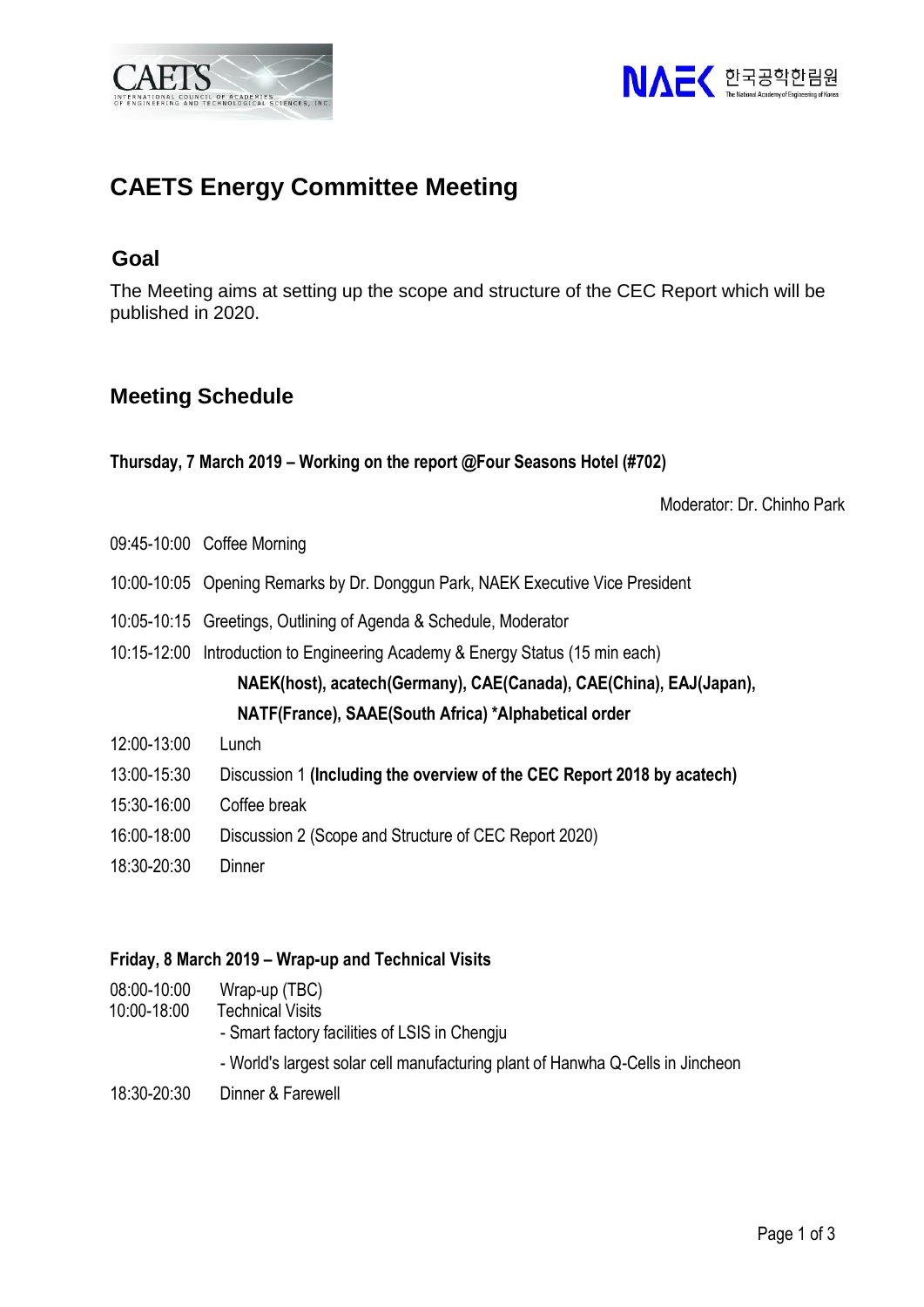



# **Agenda**

- ⚫ Share the energy status and issues of each participating country
- Review of the previous report 2018 (acatech)
- Decide the theme of the report 2020
- ⚫ Define potential readers and discuss how to promote the results
- ⚫ Determine the structure of the report
- Brainstorm the Questionnaire draft
- Determine the timeline

### **List of Participants on March 7**

| <b>Name</b>             | <b>Organisation</b>                                            | Country      |
|-------------------------|----------------------------------------------------------------|--------------|
| Donggun Park            | <b>Executive Vice President, NAEK</b>                          | Korea        |
|                         | <b>Executive Advisor, Samsung Display</b>                      |              |
| Chinho Park (Chair)     | Managing Director of Energy Industry,                          | Korea        |
|                         | Ministry of Trade, Industry, and Energy                        |              |
| <b>Seung II Moon</b>    | <b>Professor, Seoul National University</b>                    | Korea        |
| <b>Jihye Gwak</b>       | Director, Research Institute for New and Renewable Energy,     | Korea        |
|                         | Korea Institute of Energy Research                             |              |
| <b>Sanghak Lee</b>      | Director, Energy IT Convergence Research Center,               | Korea        |
|                         | Korea Electronics Technology Institute                         |              |
| <b>Robert Evans</b>     | Professor Emeritus, University of British Columbia             | Canada       |
| Liu Jizhen              | Director of State Key Laboratory of Alternate Electrical Power | China        |
|                         | System with Renewable Energy Sources,                          |              |
|                         | North China Electric Power University (Former President)       |              |
| Wang Qinghua            | Assistant Researcher, North China Electric Power University    | China        |
| <b>Bernard Tardieu</b>  | Chairman of the Commission "Energy and Climate Change",        | France       |
|                         | NATF, Honorary Chairman of Coyne et Bellier                    |              |
| Masakazu Sugiyama       | Professor, University of Tokyo                                 | Japan        |
| <b>Frank Behrendt</b>   | Professor, Technische Universität Berlin                       | Germany      |
| <b>Patrick Hartmann</b> | International Affairs, acatech                                 | Germany      |
| <b>Steve Lennon</b>     | Director, Fusion Energy Holdings                               | South Africa |
|                         | Advisor, Shanduvan Pty Ltd                                     |              |

| <b>Name</b>          | <b>NAEK Office</b>                        |
|----------------------|-------------------------------------------|
| <b>Suhwan Choi</b>   | Director, Programs                        |
| <b>Yeong Park</b>    | <b>International Affairs</b>              |
| Narai Kim            | <b>International Affairs</b>              |
| <b>Hyerinne Hahn</b> | <b>International Affairs</b>              |
| <b>Yujin Chong</b>   | <b>Assistant Editor, Energy Committee</b> |